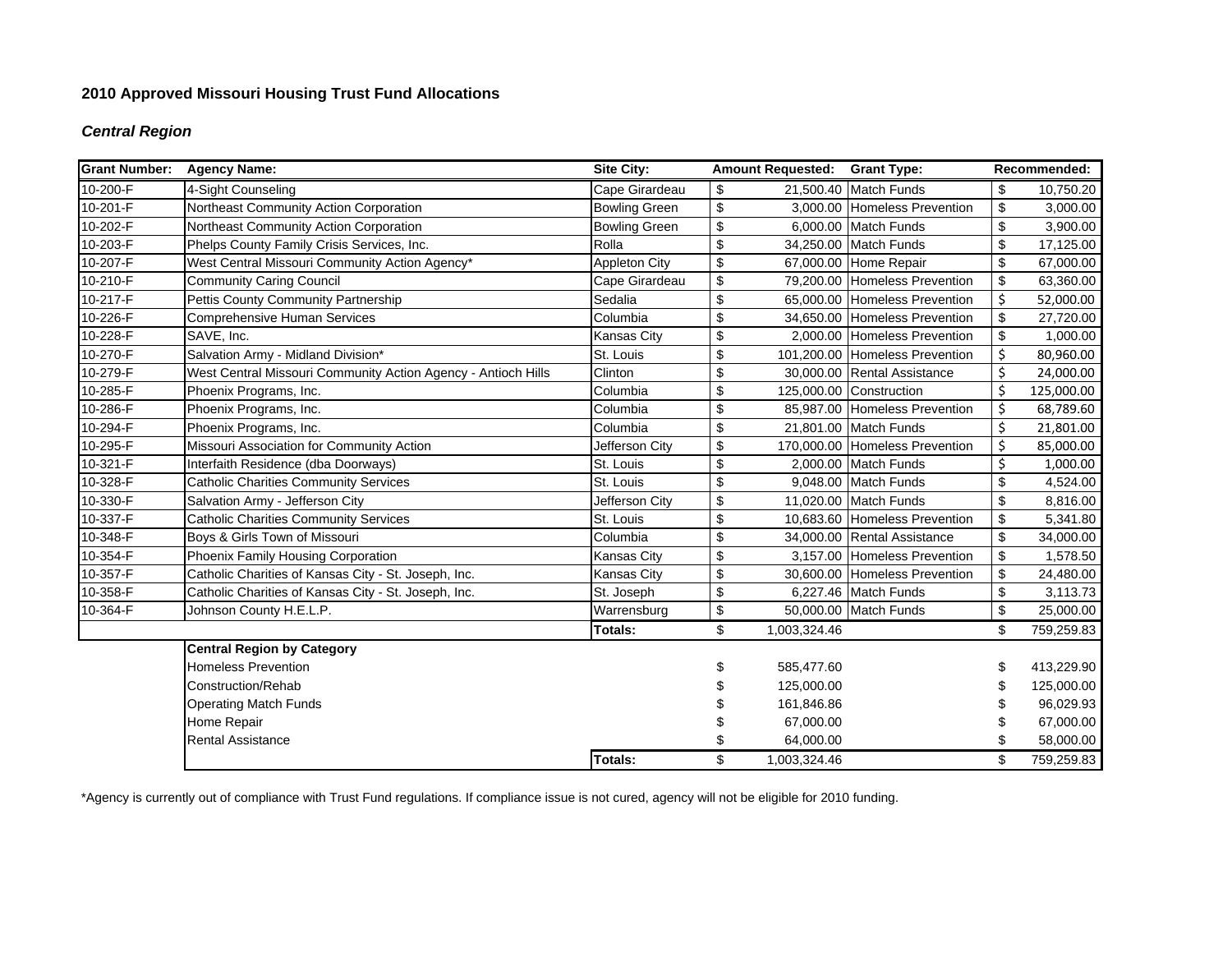## *Kansas City Metro*

| <b>Grant Number:</b> | <b>Agency Name:</b>                                  | <b>Site City:</b>        | <b>Amount Requested:</b> | <b>Grant Type:</b>             | Recommended: |            |
|----------------------|------------------------------------------------------|--------------------------|--------------------------|--------------------------------|--------------|------------|
| 10-206-F             | <b>Bishop Sullivan Center</b>                        | Kansas City              | \$                       | 70,000.00 Homeless Prevention  | \$           | 45,500.00  |
| 10-215-F             | Good Samaritan Center of Excelsior Springs           | <b>Excelsior Springs</b> | \$                       | 31,500.00 Homeless Prevention  | \$           | 31,500.00  |
| 10-228-F             | SAVE, Inc.                                           | Kansas City              | \$                       | 94,000.00 Homeless Prevention  | \$           | 47,000.00  |
| 10-250-F             | Amethyst Place, Inc.                                 | Kansas City              | \$                       | 75,000.00 Match Funds          |              | 60,000.00  |
| 10-258-F             | Metro Lutheran Ministry                              | Kansas City              | \$                       | 125,000.00 Homeless Prevention | \$           | 100,000.00 |
| 10-264-F             | Salvation Army - Kansas City*                        | Kansas City              | \$                       | 250,000.00 Homeless Prevention | \$           | 125,000.00 |
| 10-275-F             | Rose Brooks Center, Inc.                             | Kansas City              | \$                       | 40,000.00 Homeless Prevention  | \$           | 26,000.00  |
| 10-278-F             | reStart, Inc.                                        | Kansas City              | \$                       | 58,800.00 Rental Assistance    |              | 29,400.00  |
| 10-293-F             | Rose Brooks Center, Inc.                             | Kansas City              | \$                       | 40,000.00 Match Funds          | \$           | 40,000.00  |
| 10-312-F             | Hope House, Inc.                                     | Independence             | \$                       | 167,160.00 Construction        | \$           | 167,160.00 |
| 10-316-F             | <b>Community Services League</b>                     | Independence             | \$                       | 150,000.00 Homeless Prevention | \$           | 75,000.00  |
| 10-357-F             | Catholic Charities of Kansas City - St. Joseph, Inc. | Kansas City              | \$                       | 99,000.00 Homeless Prevention  | \$           | 64,350.00  |
|                      |                                                      | <b>Totals:</b>           | \$<br>1,200,460.00       |                                | \$           | 810,910.00 |
|                      | Kansas City Metro Region by Category                 |                          |                          |                                |              |            |
|                      | <b>Homeless Prevention</b>                           |                          | 859,500.00               |                                |              | 514,350.00 |
|                      | Construction/Rehab                                   |                          | 167,160.00               |                                |              | 167,160.00 |
|                      | <b>Operating Match Funds</b>                         |                          | 115,000.00               |                                |              | 100,000.00 |
|                      | Home Repair                                          |                          |                          |                                |              |            |
|                      | <b>Rental Assistance</b>                             |                          | 58,800.00                |                                |              | 29,400.00  |
|                      |                                                      | <b>Totals:</b>           | 1,200,460.00             |                                |              | 810,910.00 |

\*Agency is currently out of compliance with Trust Fund regulations, if compliance issue is not cured, agency will not be eligible for 2010 funding.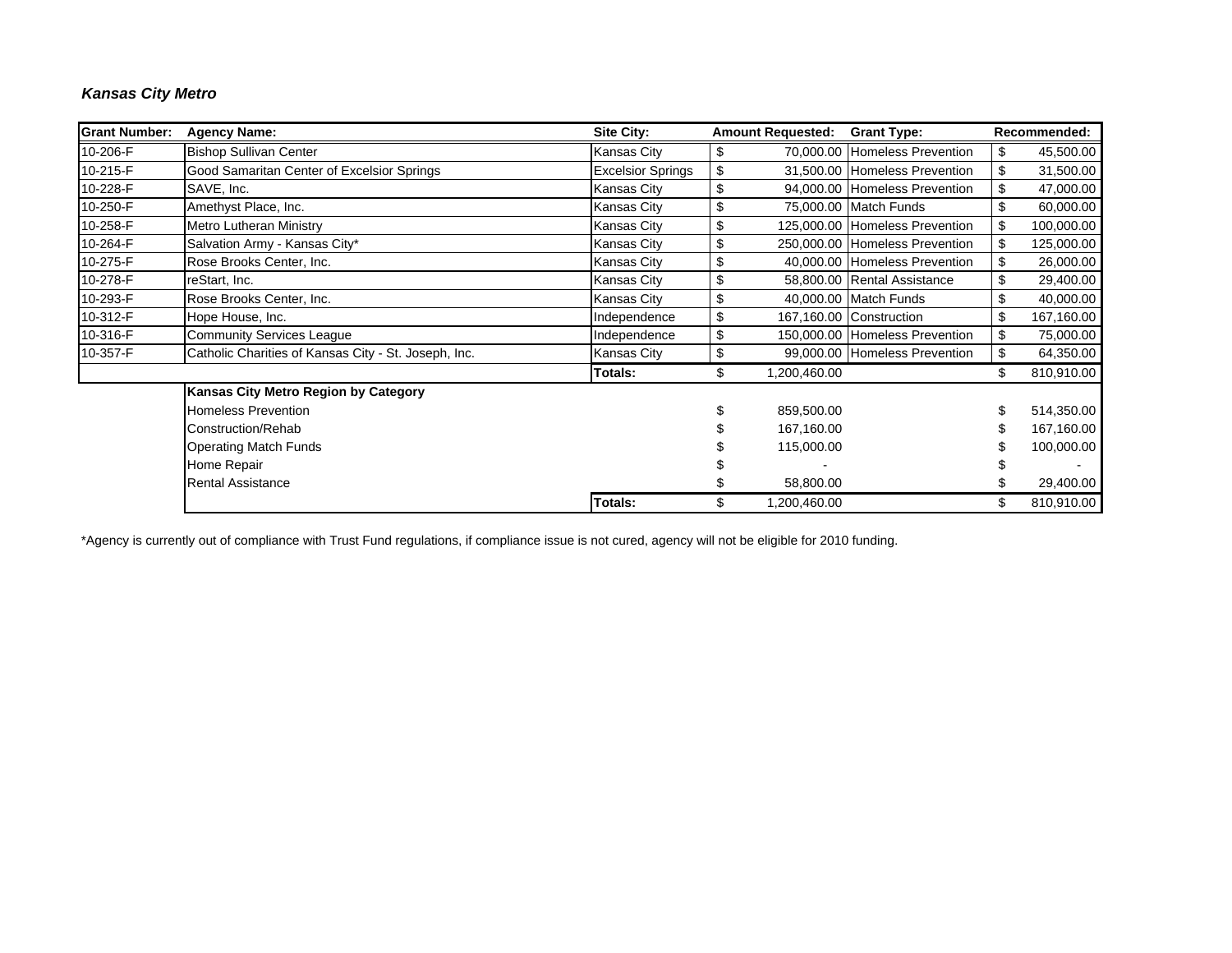### *North*

| <b>Grant Number:</b> | <b>Agency Name:</b>                                  | <b>Site City:</b>        | <b>Amount Requested:</b> | <b>Grant Type:</b>             | Recommended: |            |
|----------------------|------------------------------------------------------|--------------------------|--------------------------|--------------------------------|--------------|------------|
| 10-201-F             | Northeast Community Action Corporation               | <b>Bowling Green</b>     | \$                       | 24,000.00 Homeless Prevention  | \$           | 19,200.00  |
| 10-202-F             | Northeast Community Action Corporation               | <b>Bowling Green</b>     | \$                       | 48,000.00 Match Funds          | \$           | 48,000.00  |
| 10-215-F             | Good Samaritan Center of Excelsior Springs           | <b>Excelsior Springs</b> |                          | 13,500.00 Homeless Prevention  | \$           | 13,500.00  |
| 10-220-F             | <b>Douglass Community Services</b>                   | Hannibal                 | \$                       | 120,000.00 Homeless Prevention | \$           | 60,000.00  |
| 10-226-F             | Comprehensive Human Services                         | Columbia                 |                          | 350.00 Homeless Prevention     | \$           | 227.50     |
| 10-228-F             | SAVE, Inc.                                           | Kansas City              | \$                       | 4,000.00 Homeless Prevention   | \$           | 2,000.00   |
| 10-231-F             | <b>Community Missions Corporation</b>                | St. Joseph               | \$                       | 22,565.00 Rental Assistance    |              | 22,565.00  |
| 10-232-F             | <b>Community Missions Corporation</b>                | St. Joseph               | \$                       | 69,305.00 Match Funds          |              | 55,444.00  |
| 10-233-F             | Interfaith Community Services (Interserv)            | St. Joseph               | \$                       | 75,000.00 Homeless Prevention  | \$           | 37,500.00  |
| 10-269-F             | Salvation Army - Midland Division*                   | St. Louis                | \$                       | 67,100.00 Homeless Prevention  |              | 33,550.00  |
| 10-303-F             | YWCA of St. Joseph                                   | St. Joseph               | \$                       | 63,230.00 Match Funds          |              | 41,099.50  |
| 10-357-F             | Catholic Charities of Kansas City - St. Joseph, Inc. | Kansas City              | \$                       | 50,400.00 Homeless Prevention  | \$           | 32,760.00  |
|                      |                                                      | <b>Totals:</b>           | \$<br>557,450.00         |                                |              | 365,846.00 |
|                      | <b>North Region by Category</b>                      |                          |                          |                                |              |            |
|                      | <b>Homeless Prevention</b>                           |                          | 354,350.00               |                                |              | 198,737.50 |
|                      | Construction/Rehab                                   |                          |                          |                                |              |            |
|                      | <b>Operating Match Funds</b>                         |                          | 180,535.00               |                                |              | 144,543.50 |
|                      | Home Repair                                          |                          |                          |                                |              |            |
|                      | <b>Rental Assistance</b>                             |                          | 22,565.00                |                                |              | 22,565.00  |
|                      |                                                      | <b>Totals:</b>           | 557,450.00               |                                |              | 365,846.00 |

\*Agency is currently out of compliance with Trust Fund regulations, if compliance issue is not cured, agency will not be eligible for 2010 funding.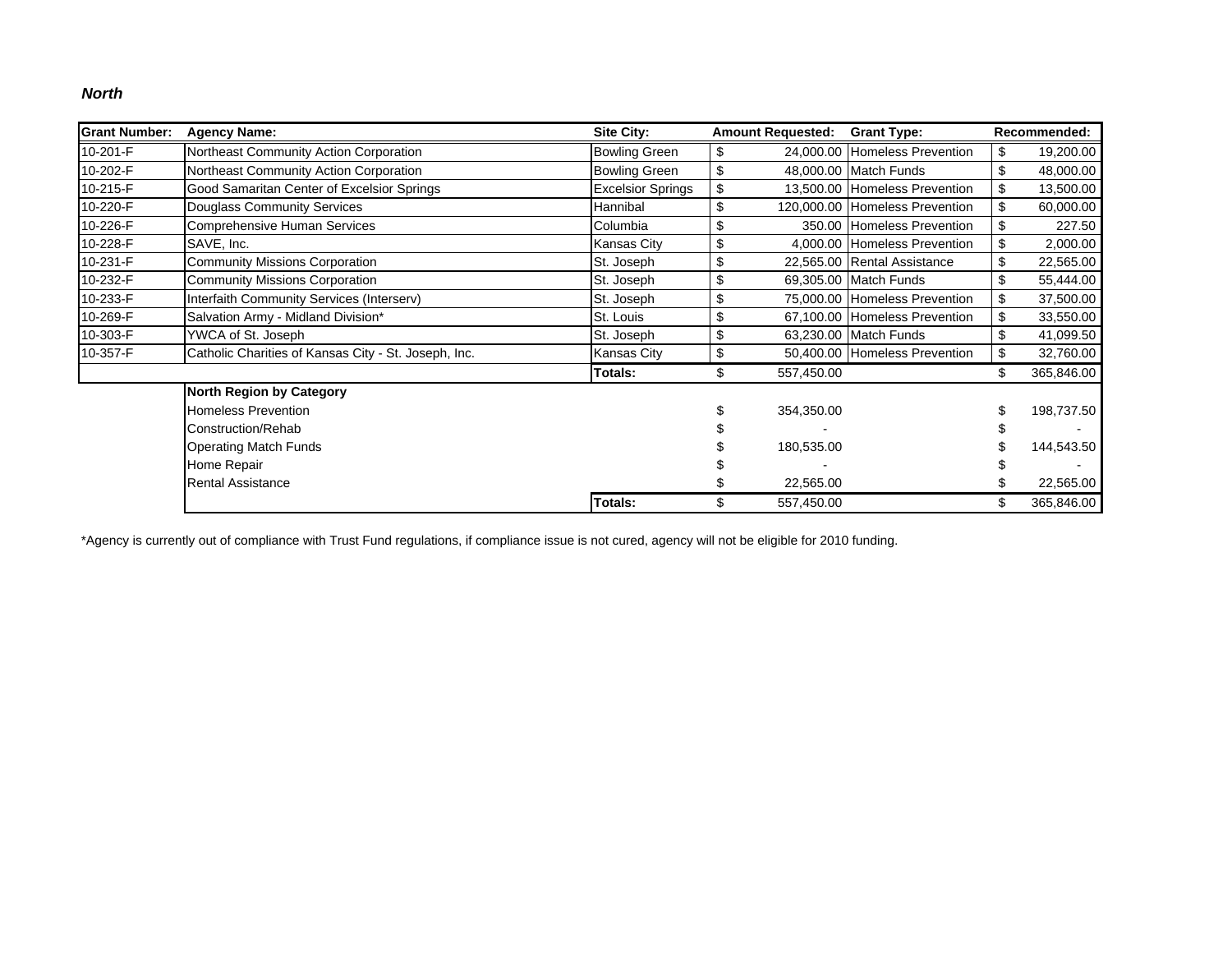#### *South*

| <b>Grant Number:</b> | <b>Agency Name:</b>                                  | Site City:             |     | <b>Amount Requested: Grant Type:</b> |                                | Recommended: |            |
|----------------------|------------------------------------------------------|------------------------|-----|--------------------------------------|--------------------------------|--------------|------------|
| 10-210-F             | <b>Community Caring Council</b>                      | Cape Girardeau         | \$  |                                      | 800.00 Homeless Prevention     | - \$         | 640.00     |
| $10-214-F$           | <b>Texas County Food Pantry</b>                      | Houston                | \$  |                                      | 100,000.00 Homeless Prevention | \$           | 50,000.00  |
| 10-218-F             | Harry S. Truman Community Development Corporation    | <b>Webb City</b>       | \$  |                                      | 225,000.00 Home Repair         | \$           | 180,000.00 |
| 10-235-F             | Good Samaritan Boys Ranch                            | Springfield            | S   |                                      | 250,000.00 Construction        | \$           | 162,500.00 |
| 10-237-F             | <b>SEMO Christian Restoration Center</b>             | Poplar Bluff           | \$  |                                      | 7.900.00 Match Funds           | \$           | 3,950.00   |
| 10-246-F             | Economic Security Corporation of Southwest Area      | Joplin                 | \$  |                                      | 38,500.00 Homeless Prevention  | \$           | 19,250.00  |
| 10-255-F             | <b>United Gospel Rescue Mission</b>                  | Poplar Bluff           | \$  |                                      | 25,000,00 Homeless Prevention  | \$           | 12,500.00  |
| 10-268-F             | Salvation Army - Midland Division                    | St. Louis              | \$  |                                      | 104,500.00 Homeless Prevention | \$           | 52,250.00  |
| 10-277-F             | Christian Associates of Table Rock Lake              | <b>Kimberling City</b> | \$  |                                      | 110,000.00 Homeless Prevention | \$           | 110,000.00 |
| 10-284-F             | <b>Ozark Center</b>                                  | Joplin                 | \$  |                                      | 38.275.00 Rental Assistance    | \$           | 24,878.75  |
| 10-290-F             | Christian Associates of Table Rock Lake              | <b>Kimberling City</b> | \$  |                                      | 200,000.00 Construction        | \$           | 100,000.00 |
| 10-292-F             | Christian Associates of Table Rock Lake              | <b>Kimberling City</b> | \$  |                                      | 80,000.00 Match Funds          | \$           | 80,000.00  |
| 10-296-F             | <b>Texas County Food Pantry</b>                      | Houston                | \$  |                                      | 25,000.00 Match Funds          | \$           | 12,500.00  |
| 10-300-F             | Christos House, Inc.                                 | <b>West Plains</b>     | \$  |                                      | 40,000.00 Homeless Prevention  | \$           | 20,000.00  |
| 10-307-F             | COPE. Inc.                                           | Lebanon                | \$  |                                      | 20,000.00 Match Funds          | \$           | 10,000.00  |
| 10-321-F             | Interfaith Residence (dba Doorways)                  | St. Louis              | \$  |                                      | 4.000.00 Match Funds           | \$           | 2,600.00   |
| 10-336-F             | Delta Area Economic Opportunity Corp. (DAEOC)        | Portageville           | \$  |                                      | 14,740.00 Homeless Prevention  | \$           | 7,370.00   |
| 10-341-F             | Delta Area Economic Opportunity Corp. (DAEOC)        | Portageville           | \$  |                                      | 90,195.00 Match Funds          | \$           | 72,156.00  |
| 10-345-F             | Community Partnership of the Ozarks, Inc.            | Springfield            | \$  |                                      | 42,350.00 Homeless Prevention  | \$           | 21,175.00  |
| 10-355-F             | Catholic Charities of Kansas City - St. Joseph, Inc. | Springfield            | \$  |                                      | 40,000.00 Homeless Prevention  | \$           | 20,000.00  |
|                      |                                                      | Totals:                | \$. | 1,456,260.00                         |                                | \$           | 961,769.75 |
|                      | South Region by Category                             |                        |     |                                      |                                |              |            |
|                      | <b>Homeless Prevention</b>                           |                        |     | 515,890.00                           |                                | S            | 313,185.00 |
|                      | Construction/Rehab                                   |                        |     | 450,000.00                           |                                |              | 262,500.00 |
|                      | <b>Operating Match Funds</b>                         |                        |     | 227,095.00                           |                                |              | 181,206.00 |
|                      | Home Repair                                          |                        |     | 225,000.00                           |                                |              | 180,000.00 |
|                      | <b>Rental Assistance</b>                             |                        |     | 38,275.00                            |                                |              | 24,878.75  |
|                      |                                                      | <b>Totals:</b>         | \$  | 1,456,260.00                         |                                | \$           | 961,769.75 |